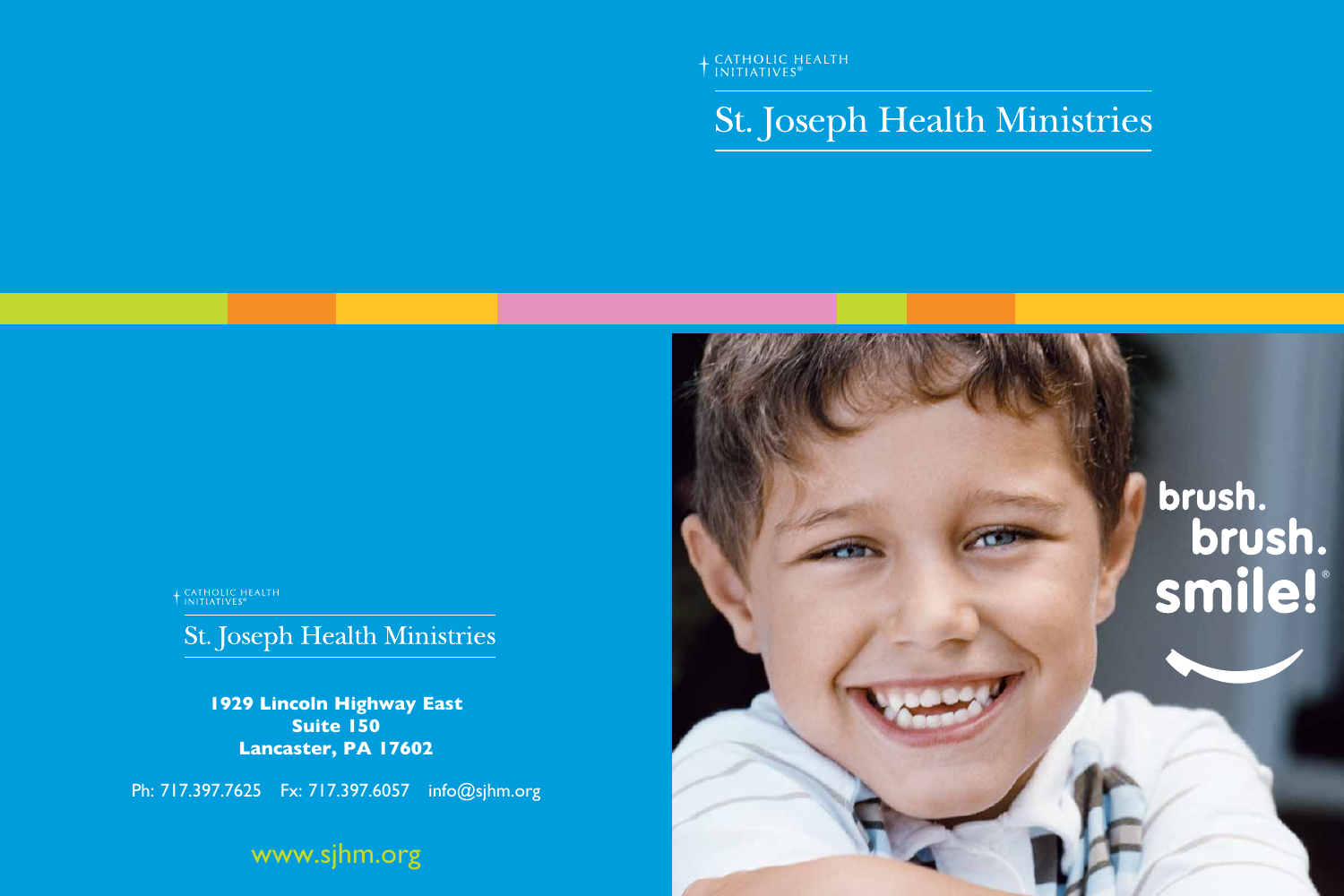and suffered through a whole day because you couldn't get an appointment with a dentist until the next day.

Now imagine a 9-year-old suffering for years with pain in his mouth – a chronic pain that keeps him from focusing in the classroom and causes him to miss many days of school – because his parents can't afford to take him to a dentist.



# **'Silent Epidemic'**

St. Joseph Health Ministries was created after the sale of St. Joseph Hospital, which itself played a vital role in community outreach for 117 years.

A U.S. Surgeon General report called oral disease a "silent epidemic," citing tooth decay's ranking as the most common chronic childhood disease. In fact, tooth decay is five times more common than asthma and seven times more common than hay fever.

# **Lancaster County**

An estimated 19,800 at-risk children in Lancaster County never visit a dentist even once in a year. Economically disadvantaged children are twice as likely to have untreated decay. Repeatedly, science has proved that oral health affects a child's overall health, well-being and development.

# **St. Joseph Health Ministries**

Since 2000, St. Joseph Health Ministries has worked to fulfill its mission to improve the health of children in need in Lancaster County. Our primary focus is on children's oral health, which we address through our children's oral health initiative, Brush. Brush. Smile!®

# that you had a terrible toothache Imagine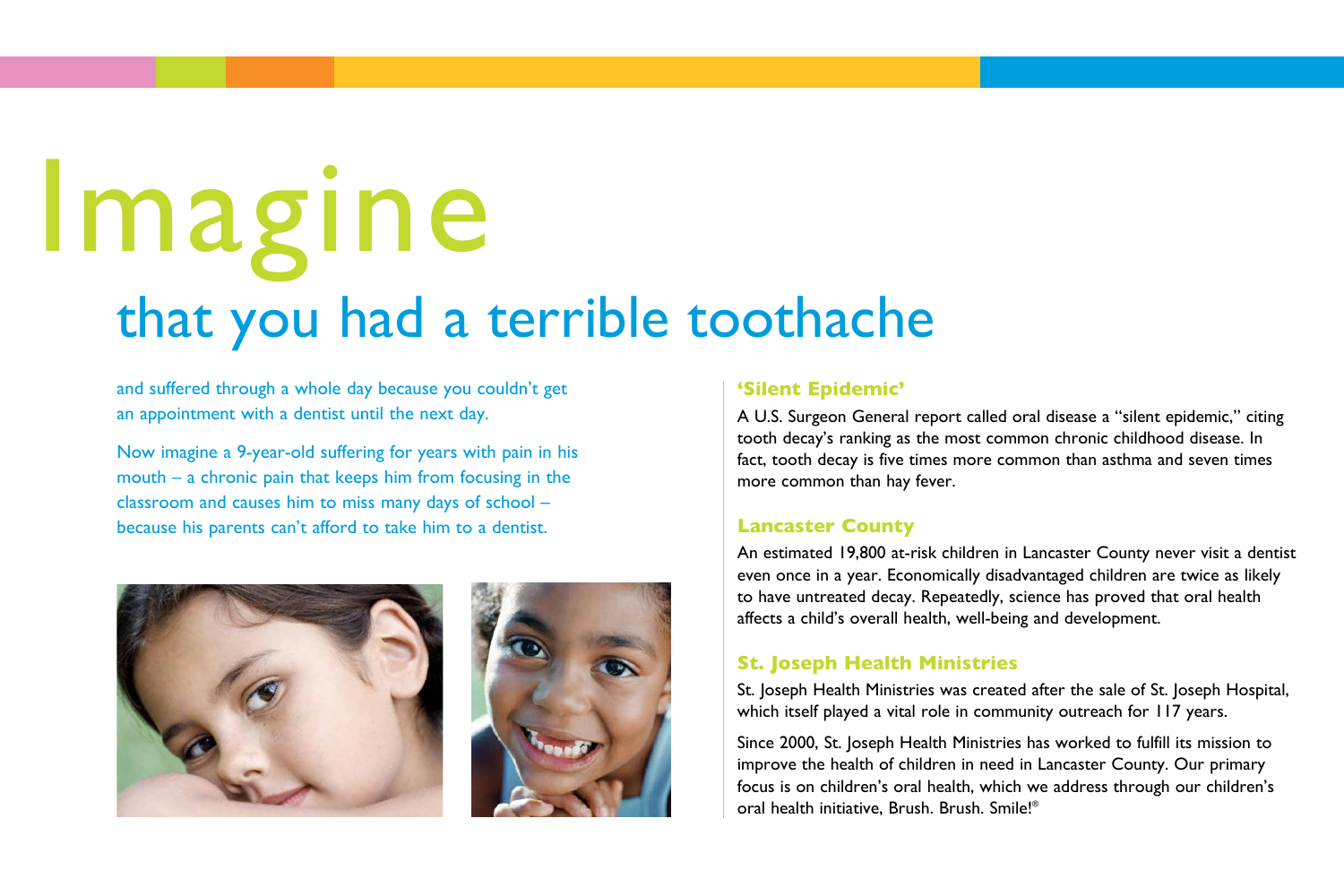# Brush. Brush. Smile!®

In partnership with Lancaster County's 16 school districts and a number of community service organizations, Brush. Brush. Smile!® improves the health of economically disadvantaged children, from birth through high school, who otherwise would not have access to a dentist.

# **Dental Services**

Our two 40-foot mobile dental clinics – the Brush Brush Buses – are on the road 12 months out of the year, bringing much-needed dental care to our community. During the school year, you'll find the brightly colored buses parked outside schools throughout Lancaster County. Students have summers off, but not so our dental team, which turns its attention to seeing children in conjunction with community partners.

We provide oral health education to all ages. Our goal is to teach the importance of brushing and flossing daily and of proper nutrition to ensure healthy smiles. We use a combination of one-on-one health education, fun activities and games to demonstrate that there's nothing to fear – and a healthier mouth to gain –when visiting a dentist.

## **Education**

# **BBS Connect**

Once a child has been treated on one of our buses, we want to find him or her a permanent dental home. This is where Brush. Brush. Smile!® Connect comes into play. Through our trained program staff, children treated on the Brush Brush Bus may be referred to an area dentist for continued care. Our ultimate goal is to provide children a consistent place for dental treatment once our immediate care on the mobile clinic is completed. Our team is continually updated on available providers for children who are on Medicaid or are uninsured and who may need dental care.

# **Dental Olympics**

The Dental Olympics comprises four activities, overseen by a physical education instructor, that teach students about oral health while promoting physical fitness. The activities focus on brushing, flossing, food choices and what to expect during a visit to the dentist. For instance, "Plaque Attack" pits students – competing as dentists, teeth or plaque – in a game of freeze tag.





St. Joseph Health Ministries is an advocate for economically disadvantaged children in Lancaster County. We work with local, state and national organizations to increase access to oral health care and prevention efforts.